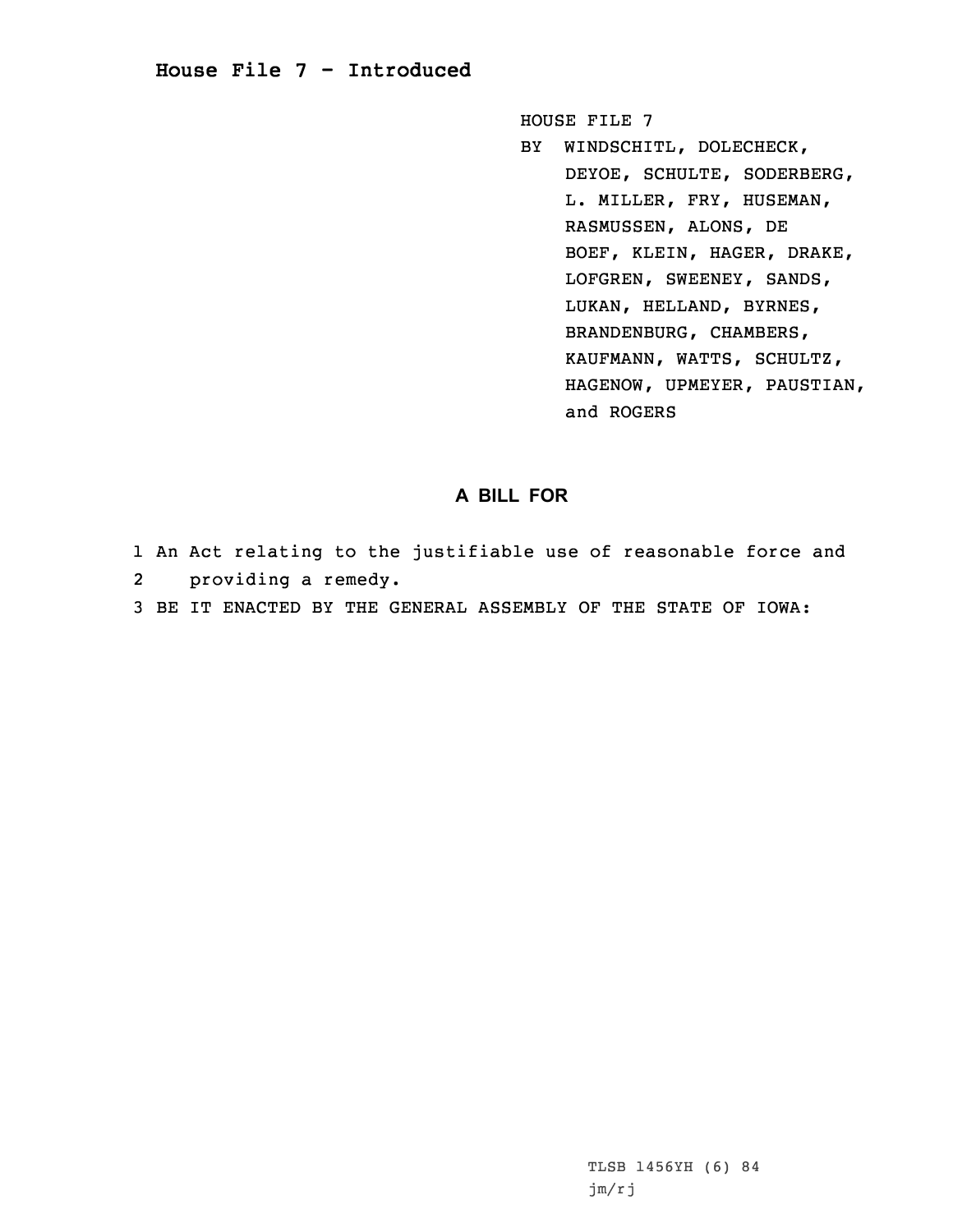1 Section 1. Section 704.1, Code 2011, is amended to read as 2 follows:

3 **704.1 Reasonable force.**

4 1. *"Reasonable force"* is means that force and no more which <sup>a</sup> reasonable person, in like circumstances, would judge to be necessary to prevent an injury or loss and can include deadly force if it is reasonable to believe that such force is necessary to avoid injury or risk to one's life or safety or the life or safety of another, or it is reasonable to believe that such force is necessary to resist <sup>a</sup> like force or threat. 11 2. Reasonable force, including deadly force, may be used even if an alternative course of action is available if the 13 alternative entails a risk to life or safety, or the life or l4 <del>safety of a third party, or requires one to abandon or retreat</del> 15 from one's dwelling or place of business or employment, and <sup>a</sup> person has no duty to retreat from any place at which the person has <sup>a</sup> right to be present, and has the right to stand the person's ground, and meet force with force, if the person believes reasonable force, including deadly force, is necessary under the circumstances to prevent death or serious injury to oneself or <sup>a</sup> third party, or to prevent the commission of <sup>a</sup> forcible felony.

23 Sec. 2. NEW SECTION. **704.4A Immunity.**

24 1. <sup>A</sup> person who uses reasonable force shall be immune from any criminal prosecution or civil action for using such force, unless the person against whom such force is used is <sup>a</sup> peace officer acting within the scope of the officer's duties and the peace officer discloses the officer's identity, or the person knows or reasonably should know that the person is <sup>a</sup> peace 30 officer.

 2. <sup>A</sup> law enforcement agency may use standard investigating procedures for investigating the use of force, but the law enforcement agency shall not arrest <sup>a</sup> person for using force unless the law enforcement agency determines there is probable cause that the force was unlawful under this chapter.

-1-

LSB 1456YH (6) 84 jm/rj 1/3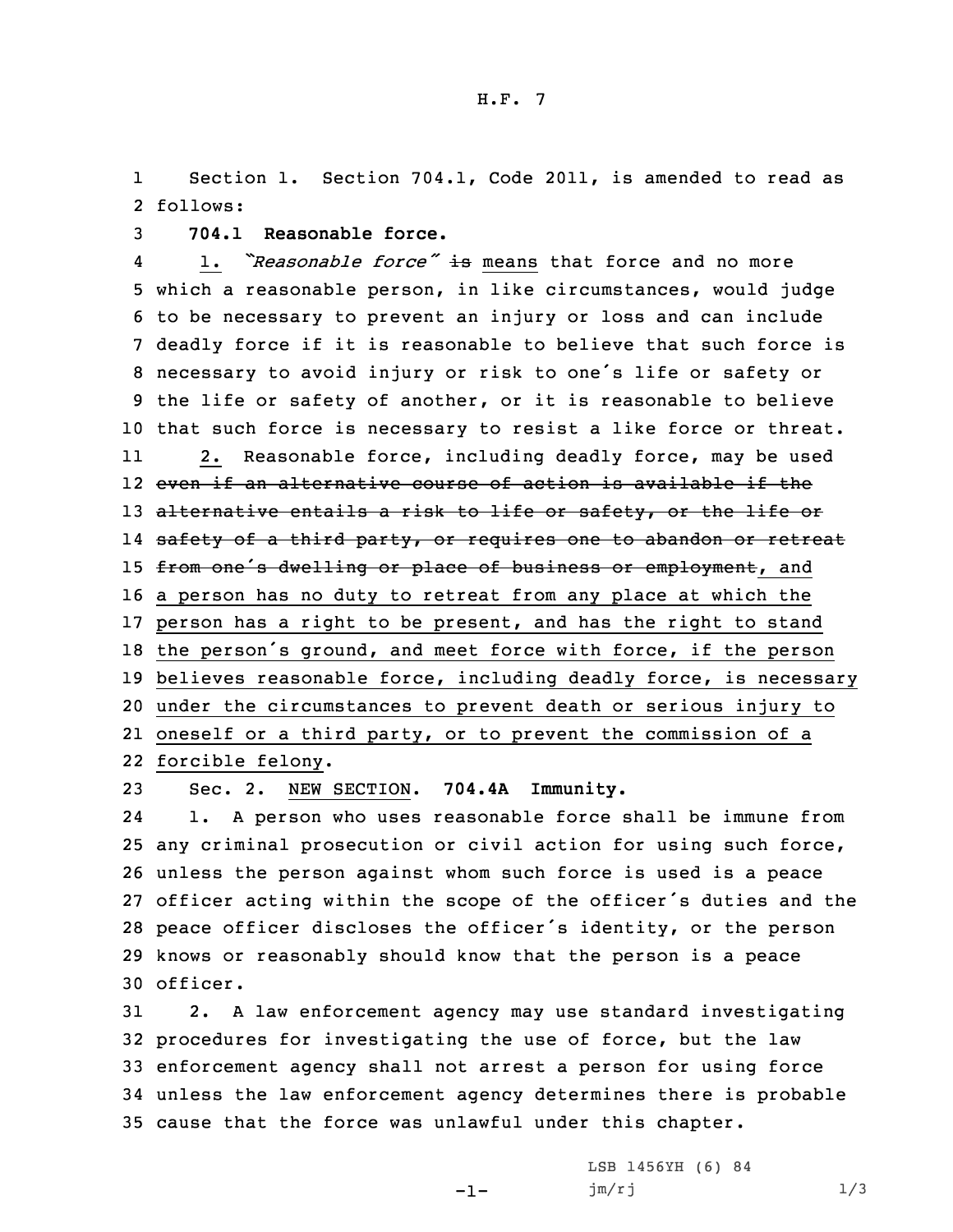H.F. 7

1 3. If it is later determined by <sup>a</sup> court or jury that the person was justified in using reasonable force under the circumstances, and the person is found not liable in <sup>a</sup> civil court, the person shall be awarded reasonable attorney fees, court costs, compensation for loss of any income, and reimbursement of any other expenses incurred as <sup>a</sup> result of being arrested and charged, to be paid by the civil plaintiff. 8 EXPLANATION This bill relates to the justifiable use of reasonable

10 force.

11The bill provides that a person may use reasonable force, including deadly force, and <sup>a</sup> person has no duty to retreat from any place at which the person has <sup>a</sup> right to be present, and has <sup>a</sup> right to stand the person's ground, and meet force with force, if the person believes reasonable force, including deadly force, is necessary under the circumstances to prevent death or serious injury to oneself or <sup>a</sup> third party, or to prevent the commission of <sup>a</sup> forcible felony.

 Current law provides that <sup>a</sup> person may use reasonable force, including deadly force, even if an alternative course of action is available if the alternative entails <sup>a</sup> risk of life or safety, or the life or safety of <sup>a</sup> third party, or requires one to abandon or retreat from one's residence or place of business or employment.

 The bill also provides that <sup>a</sup> person who uses reasonable force shall be immune from any criminal prosecution or civil action for using such force, unless the person against whom such force is used is <sup>a</sup> peace officer acting within the scope of the officer's duties and the peace officer discloses the officer's identity, or the person knows or reasonably should know that the person is <sup>a</sup> peace officer.

32 Under the bill, <sup>a</sup> law enforcement agency shall not arrest <sup>a</sup> 33 person for using force unless it determines there is probable 34 cause that the force was unlawful under Code chapter 704.

35 The bill also provides that if <sup>a</sup> court or jury finds <sup>a</sup> person

 $-2-$ 

LSB 1456YH (6) 84 jm/rj 2/3